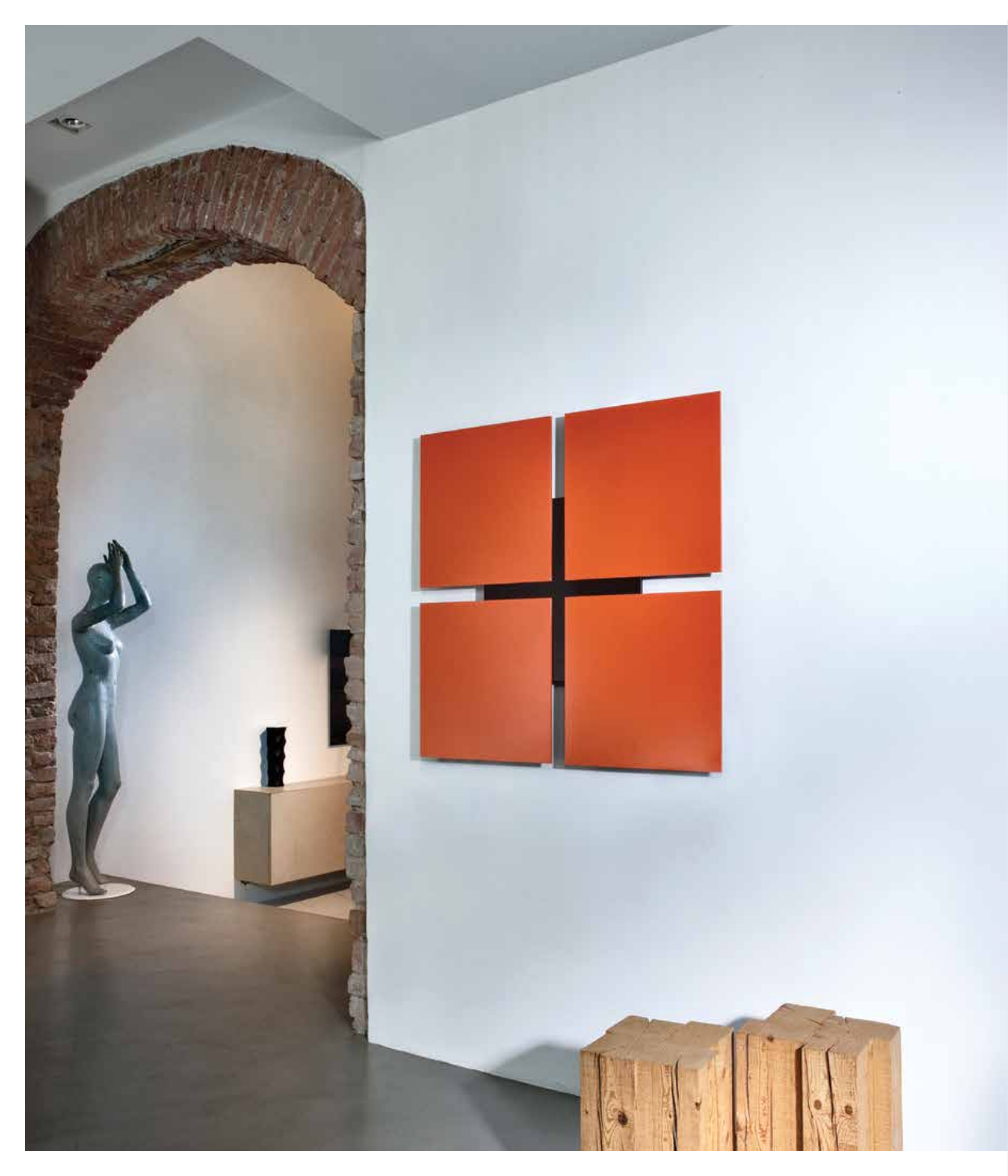

## quadro-10 **design ridea**

Quattro quadrati che arredano come un quadro, per la prima volta i radiatori diventano arte. *mmmmmmmmmmmmm* 

 $\sim$ 

Four squares furnishing as a picture, for the first time the radiators become art.

> *Finiture fotografate in questa pagina: quadri in Foglia argento e Foglia oro con fondo in alluminio "anodizzato". Nella pagina accanto, quadri Arancio puro RAL 2004 e fondo Nero profondo RAL 9005.*

*Finishes photographed on this page: Silver leaf and Gold leaf squares with "anodized" aluminium back plate. On the opposite page: squares in Arancio puro RAL 2004 and Nero profondo RAL 9005 back plate.*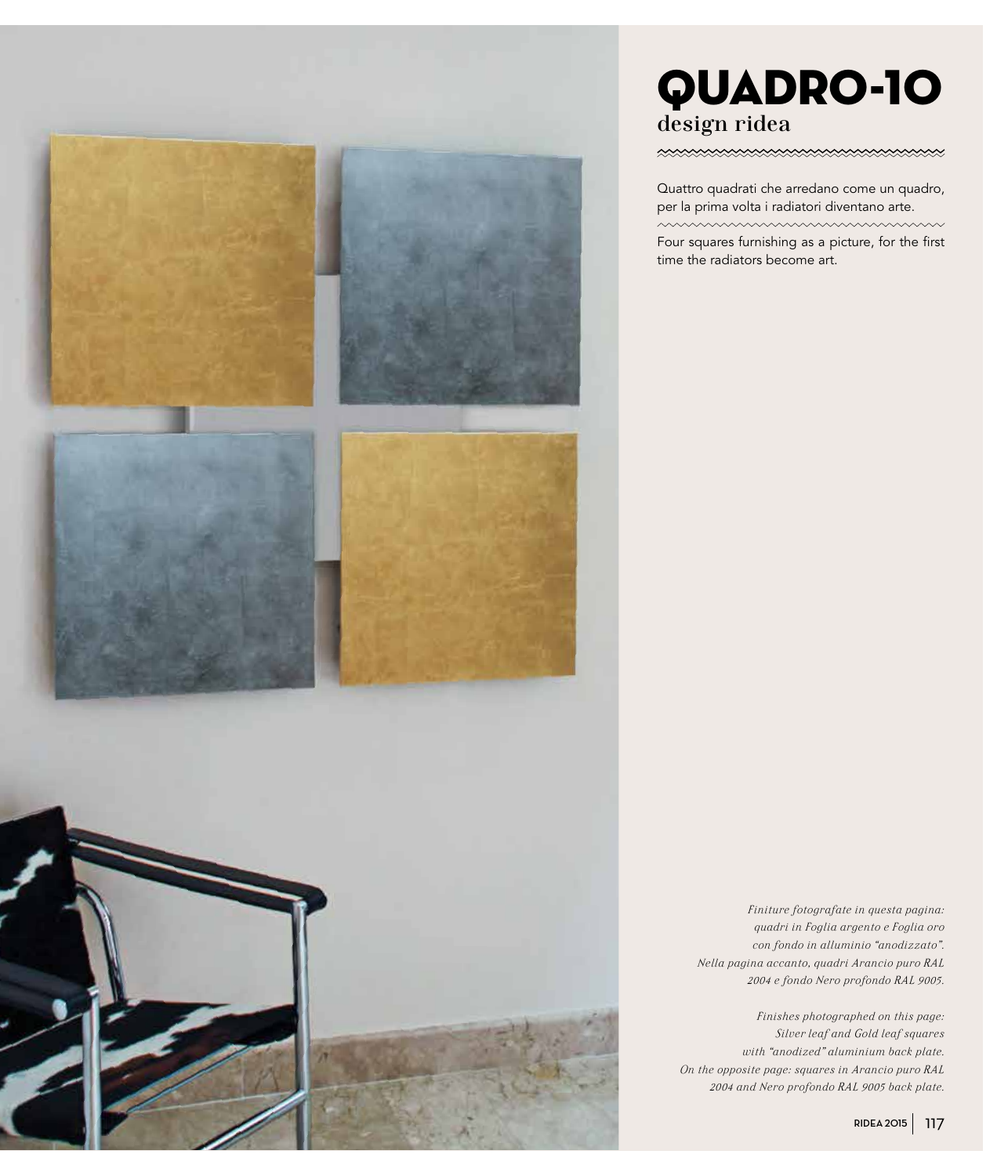## quadro-10

| hxb<br>$\text{(cm)}$ | $\mathbf n$<br>numero<br>elementi/<br>elements<br>number | peso a<br>vuoto/<br>weight<br>empty<br>(kg) | volume<br>d'acqua /<br>water<br>volume<br>$(dm^3)$ | a<br>$\text{(cm)}$ | $\mathbf{c}$<br>(cm) | d<br>$\text{(cm)}$ | $\mathbf{e}$<br>$\epsilon$ (cm) | Os resa<br>termica/<br>thermal yield<br>$\Box$ t 50°C (watt) | Q potenza<br>$e$ lettrica /<br>electrical power<br>(watt) | versione<br>$mista*/$<br>combined<br>version* | apribile/<br>opening | apribile/<br>opening |
|----------------------|----------------------------------------------------------|---------------------------------------------|----------------------------------------------------|--------------------|----------------------|--------------------|---------------------------------|--------------------------------------------------------------|-----------------------------------------------------------|-----------------------------------------------|----------------------|----------------------|
|                      |                                                          |                                             |                                                    |                    |                      |                    |                                 |                                                              | $\boldsymbol{l}$                                          | $\mathcal{L}^r$                               |                      |                      |
| verticale/vertical   |                                                          |                                             |                                                    |                    |                      |                    |                                 |                                                              |                                                           |                                               |                      |                      |
| 105,0x105,0          | $\overline{4}$                                           | 46,4                                        | 0,36                                               | 25,0               | 50,0                 | 25,0               | 25,0                            | 1036                                                         | 1020                                                      | $\bullet$                                     | $\sim$               | $\bullet$            |